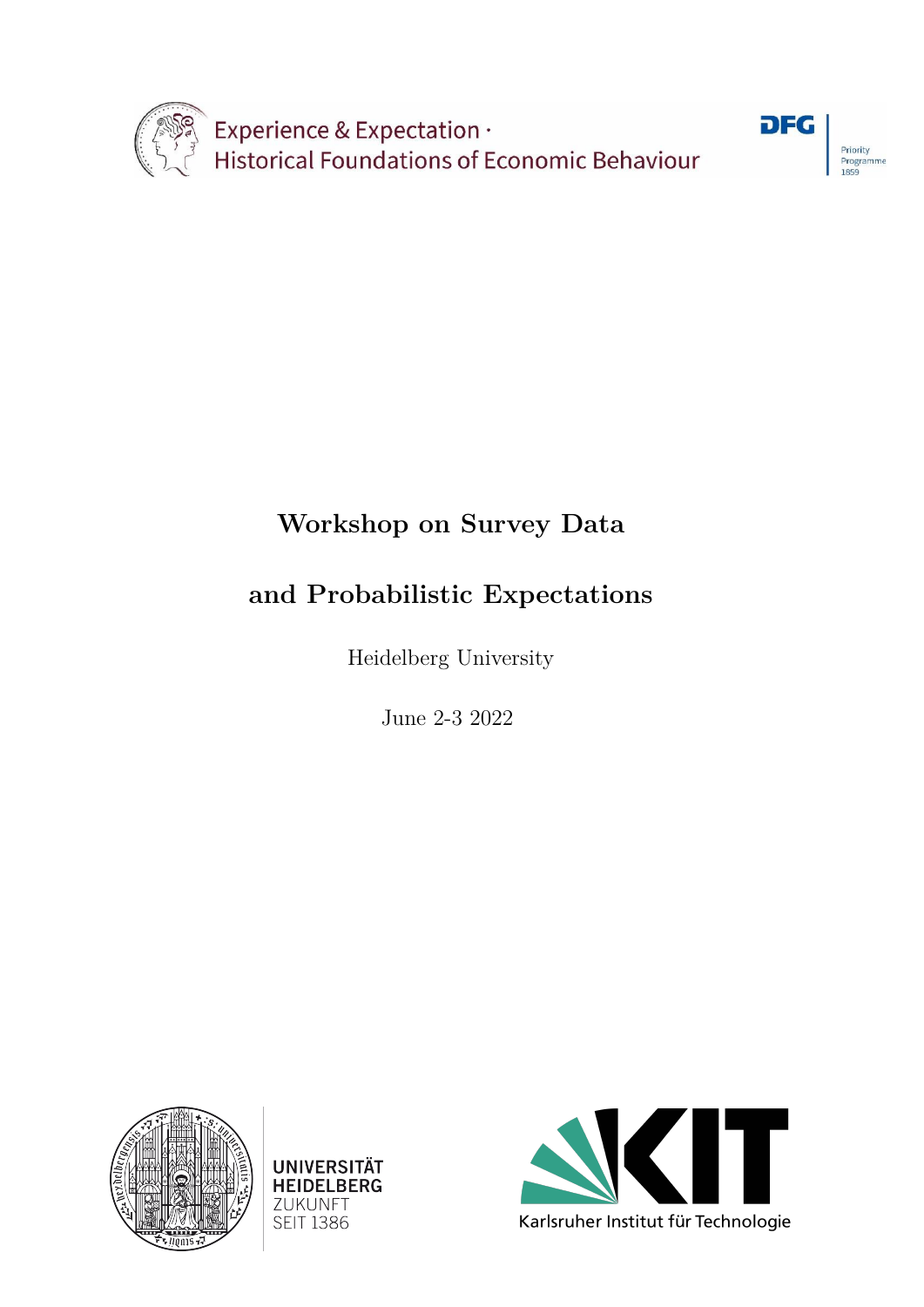**June 1**

|  |  | 19:00 - 21:00 Pre-Workshop Networking Dinner |
|--|--|----------------------------------------------|
|--|--|----------------------------------------------|

| ш |
|---|
|---|

| $12:30 - 13:30$ | Lunch                                                                                                                   |
|-----------------|-------------------------------------------------------------------------------------------------------------------------|
|                 | Session 1                                                                                                               |
| $13:30 - 14:00$ | Testing for Heterogeneity in Survey-Based Density Forecasts:<br>A Compositional Data Approach                           |
|                 | Jonas Dovern (FAU Erlangen-Nürnberg)                                                                                    |
| $14:00 - 14:30$ | Approximating Fixed-horizon Uncertainty Forecasts Using Fixed-event                                                     |
|                 | Uncertainty Forecasts: The Case for the US SPF<br>Malte Knüppel (Deutsche Bundesbank)                                   |
| $14:30 - 15:00$ | Constructing the Term Structure of Uncertainty from the Ragged Edge<br>of SPF Forecasts                                 |
|                 | Elmar Mertens (Deutsche Bundesbank)                                                                                     |
| $15:00 - 15:30$ | Coffee Break                                                                                                            |
|                 | Session 2                                                                                                               |
| $15:30 - 16:00$ | Do Inflation Expectations Improve Model-based Inflation Forecasts?<br>Marta Banbura (ECB)                               |
| $16:00 - 16:30$ | The Bias and Efficiency of the ECB Inflation Projections: A State                                                       |
|                 | Dependent Analysis<br>Eleonora Granziera (Norges Bank)                                                                  |
| $16:30 - 17:30$ | Poster Session                                                                                                          |
|                 | Choice under Fundamental Uncertainty: The Case of Aggregate<br>Consumption                                              |
|                 | <b>Johannes Binswanger</b> (University of St.Gallen),<br>Manuel Oechslin (University of Luzern)                         |
|                 | Testing Forecast Rationality for Measures of Central Tendency<br>Timo Dimitriadis (Heidelberg University)               |
|                 | Measuring Inflation Expectations: How Stable Are Density Forecasts?<br>Thomas Eife (Heidelberg University)              |
|                 | Misattribution of Reference Dependence in the Formation of Expectations<br><b>Pascal Kieren</b> (Heidelberg University) |
|                 | Local Information and Firm Expectations about Aggregates<br>Lena Müller (FAU Erlangen-Nürnberg)                         |
|                 | The Effect of the New ECB Inflation Target on Households' Inflation                                                     |
|                 | Expectations                                                                                                            |
|                 | Lora Pavlova (KIT and Deutsche Bundesbank)                                                                              |
|                 | Does Market Volatility Influence Households' Expectations?                                                              |
|                 | Marina Rapp (Heidelberg University)                                                                                     |
| $17:30 - 18:30$ | Keynote Session                                                                                                         |
|                 | Estimation of Forecaster Loss Functions Using Subjective Density Forecasts<br>Kajal Lahiri (University at Albany)       |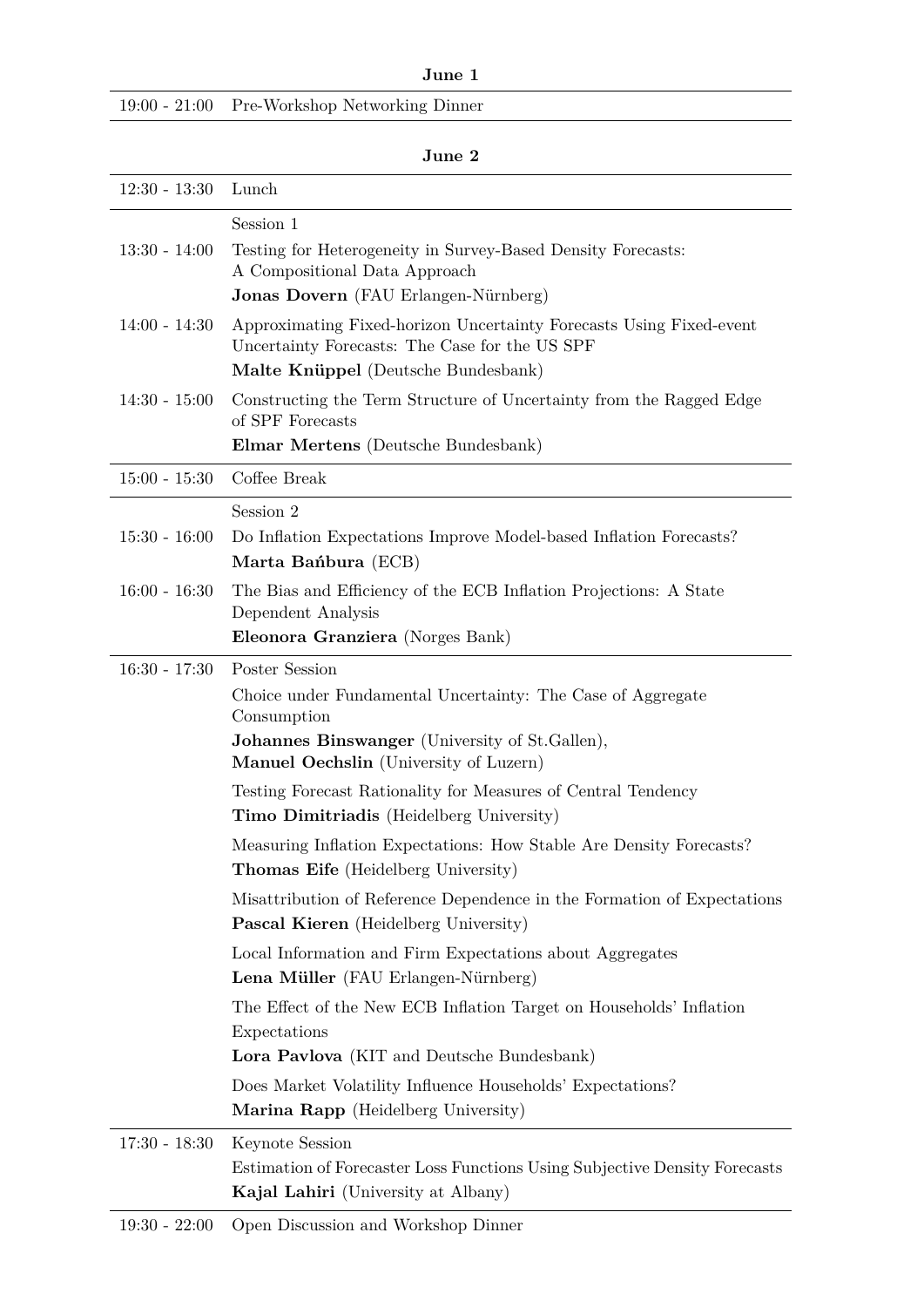| June 3          |                                                                                                                                                          |
|-----------------|----------------------------------------------------------------------------------------------------------------------------------------------------------|
| $09:00 - 10:00$ | Keynote Session                                                                                                                                          |
|                 | The Effect of Macroeconomic Uncertainty on Household Spending                                                                                            |
|                 | Michael Weber (University of Chicago and NBER)                                                                                                           |
| $10:00 - 10:30$ | Coffee Break                                                                                                                                             |
|                 | Session 3                                                                                                                                                |
| $10:30 - 11:00$ | How to Limit the Spillover from the 2021 Inflation Surge to Inflation<br>Expectations                                                                    |
|                 | Lena Dräger (Leibniz University Hannover)                                                                                                                |
| $11:00 - 11:30$ | Is the Word of a Gentleman as Good as His Tweet? Or Does<br>Communication of the Bank of England Improve Attentiveness and<br>Reception of Correct News? |
|                 | Michael Lamla (Leuphana University Lüneburg)                                                                                                             |
| $11:30 - 12:00$ | The Expectation Channel of Climate Change: Implications for Monetary<br>Policy                                                                           |
|                 | <b>Gernot Müller</b> (University of Tübingen)                                                                                                            |
| $12:30 - 13:00$ | Lunch Break                                                                                                                                              |
| $13:00 - 13:45$ | Panel Session: Survey Expectations: Lessons learned and Future<br>Challenges                                                                             |
|                 | Olga Goldfayn-Frank (Deutsche Bundesbank)                                                                                                                |
|                 | <b>Kajal Lahiri</b> (University at Albany)                                                                                                               |
|                 | <b>Michael Weber</b> (University of Chicago and NBER)                                                                                                    |
|                 | <b>Stefan Trautmann</b> (Heidelberg University)                                                                                                          |
| $13:45 - 14:00$ | Coffee Break                                                                                                                                             |
|                 | Session 4                                                                                                                                                |
| 14:00 - 14:30   | What Can We Learn from Estimates of Under- and Overreaction of                                                                                           |
|                 | Expectations?<br>Florian Peters (University of Amsterdam)                                                                                                |
|                 |                                                                                                                                                          |
| $14:30 - 15:00$ | Collaborative Nowcasting of COVID-19 Hospitalization Incidences<br>Melanie Schienle (KIT)                                                                |
|                 | Closing Remarks                                                                                                                                          |